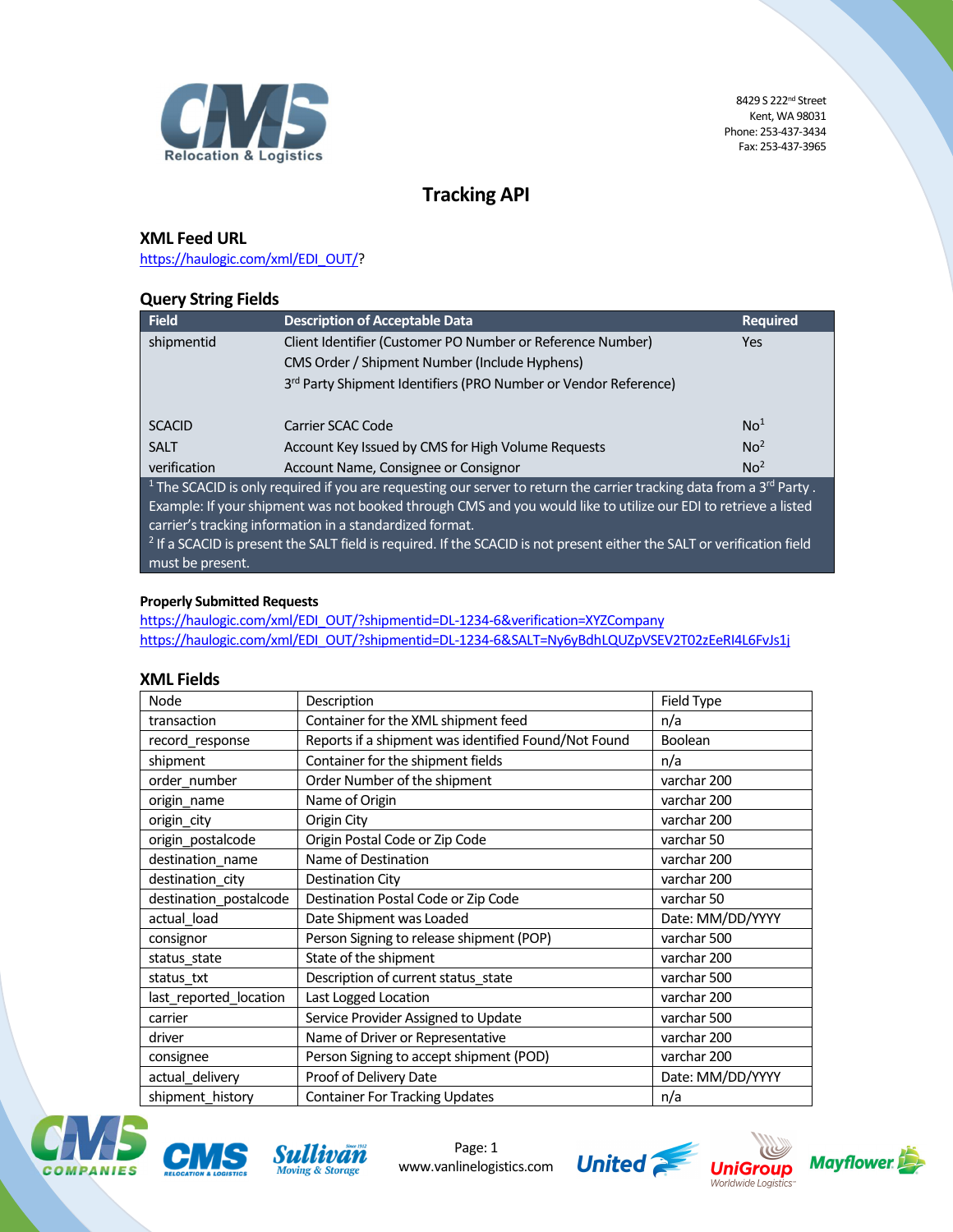

#### XML EXAMPLE

<?xml version="1.0" encoding="UTF-8"?> <transaction> <record\_response>FOUND / NOT FOUND</record\_response> <shipment> <order\_number>180-1234-6</order\_number> <origin\_name>Bari Medical Supply</origin\_name> <origin\_city>Perry</origin\_city> <origin\_postalcode>48872</origin\_postalcode> <destination\_name>SA MEDI EXPORT</destination\_name> <destination\_city>Miami</destination\_city> <destination\_postalcode> 33132 </destination\_postalcode> <actual\_load>8/12/2016</actual\_load> <consignor>Mark R.</ consignor> <status\_state>Delivered \ Completed</status\_state> <status\_txt><![CDATA[Delivered to Customer on 8/24/2016]]></status\_txt> <last\_reported\_location>Error</last\_reported\_location> <carrier>United Van Lines</carrier> <driver>DAVID JOHSNEN</driver> <consignee>CARLOS AMIGOS</consignee> <actual\_delivery >8/24/2016</actual\_delivery> <shipment\_history> // Loop Through Tracking Transaction History

> <trackingentry> <testatus>Will Advise</testatus> <telocation>Kent 98031</telocation> <testatus\_txt>> <![CDATA[Warehouse Fulfillment Completed - Carrier Notified]]> </testatus\_txt> <tecarrier>CMS Relocation \_ Logistics \_M280\_</tecarrier> <tedriver>John Warehouse</tedriver> <tedate>4/1/2016 11:09:00 AM</tedate> </trackingentry>

</shipment\_history> </shipment> </transaction>



Page: 2 www.vanlinelogistics.com





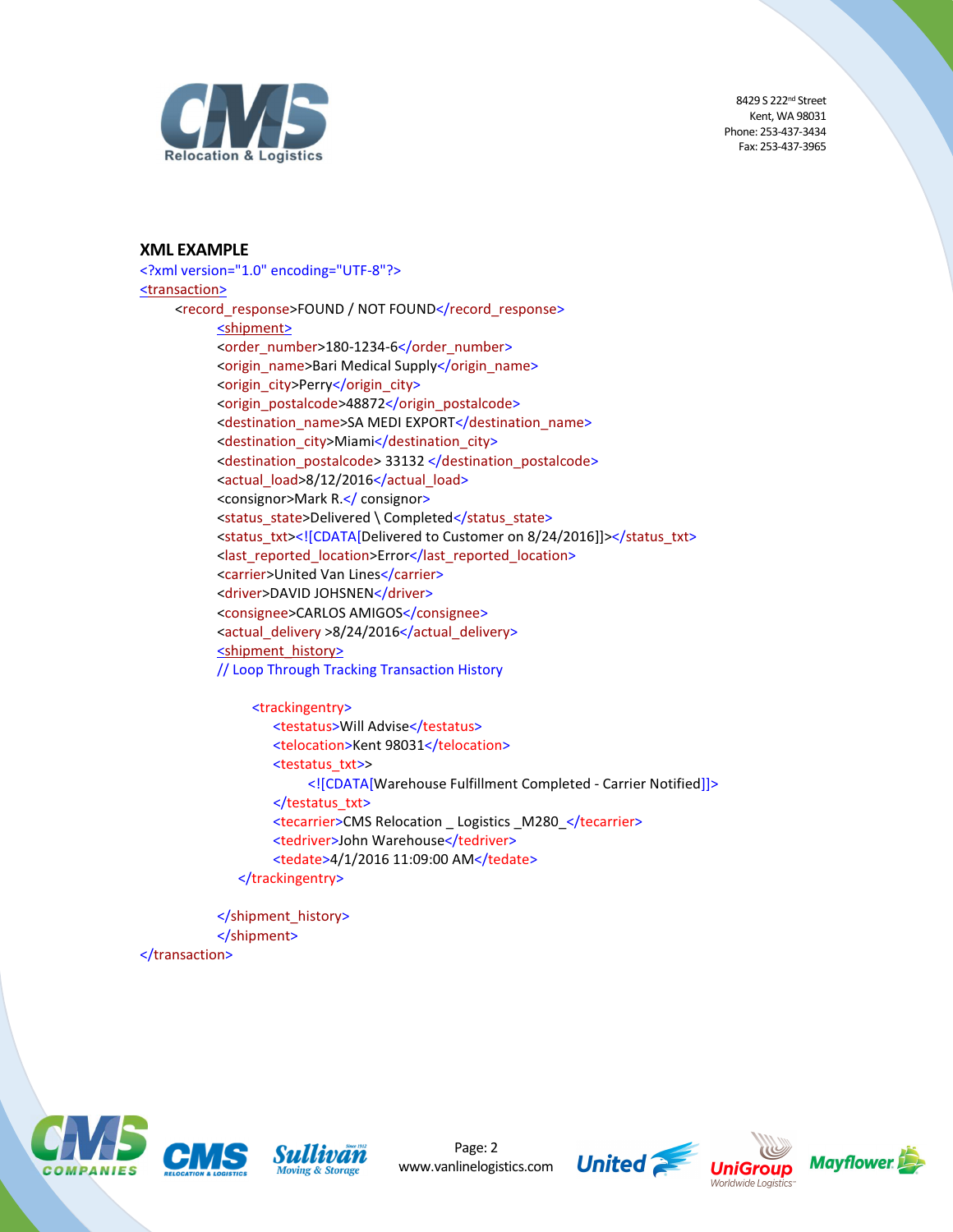

#### Status States

Estimate Pending Registration Registered In Transit Storage Will Advise Delivered \ Completed Billing Processed

# Highly Used SCAC Carrier List

| ARFW        | <b>AMERICAN FREIGHTWAYS</b>                     |
|-------------|-------------------------------------------------|
| BAXG        | <b>BAX GLOBAL</b>                               |
| BNAF        | BAX GLOBAL (air)                                |
| CDNK        | Celadon                                         |
| CWCE        | <b>CON-WAY CENTRAL EXPRESS</b>                  |
| CWIM        | <b>CON-WAY INTERMODAL</b>                       |
| CWSE        | <b>CON-WAY SOUTHERN EXPRESS</b>                 |
| CWWE        | <b>CON-WAY WESTERN EXPRESS</b>                  |
| cosu        | <b>Coscon Container Lines</b>                   |
| сото        | <b>Country Transport</b>                        |
| CSXT        | <b>CSX TRANSPORTATION</b>                       |
| DMLI        | <b>Diamond Logistics</b>                        |
| ELOI        | <b>Ease Logistics</b>                           |
| EWCF        | <b>EMERY WORLDWIDE</b>                          |
| EGLV        | Evergreen                                       |
| EXPD        | <b>Expeditors International Ocean</b>           |
| FDEN        | FEDEX (AIR)                                     |
| FDCC        | <b>FedEx Custom Critical</b>                    |
| FEXF        | <b>FedEx Freight</b>                            |
| FXNL        | FedEx Freight National (formerly Watkins)       |
| FDEG        | <b>FEDEX GROUND</b>                             |
| FXFE        | <b>FedEx LTL Freight East</b>                   |
| FXFW        | FedEx LTL Freight West (formerly VIKN - Viking) |
| FLHT        | FLIGHT TRUCKING, INC                            |
| FOXA        | <b>FOX AIR EXPRESS</b>                          |
| FMRE        | FRAME'S MOTOR FREIGHT, INC                      |
| <b>FRSI</b> | FREIGHT SYSTEMS, INC                            |
| <b>GTIA</b> | <b>GT EXPRESS TRANSPORT</b>                     |
| GTLL        | <b>GTL TRUCK LINES, INC</b>                     |
| KWXP        | K W EXPRESS, INC                                |
| LDYN        | Logistic Dynamics, Inc.                         |
| MAEU        | Maersk Line                                     |
| <b>MTEN</b> | Marten Transport LTD.                           |
| MTSN        | <b>Mayflower Transit</b>                        |
| <b>MGMC</b> | <b>MGM TRANSPORT</b>                            |
| NAFT        | <b>NATIONAL FREIGHT</b>                         |
| NXPL        | <b>National Xpress Logistics</b>                |
| NEMF        | NEW ENGLAND MOTOR FREIGHT, INC                  |
| <b>NHWC</b> | NEW HIGHWAY CARRIER, INC                        |
| NPME        | NEW PENN MOTOR EXPRESS, INC                     |
| NYKS        | <b>NYK</b>                                      |





Page: 3 www.vanlinelogistics.com